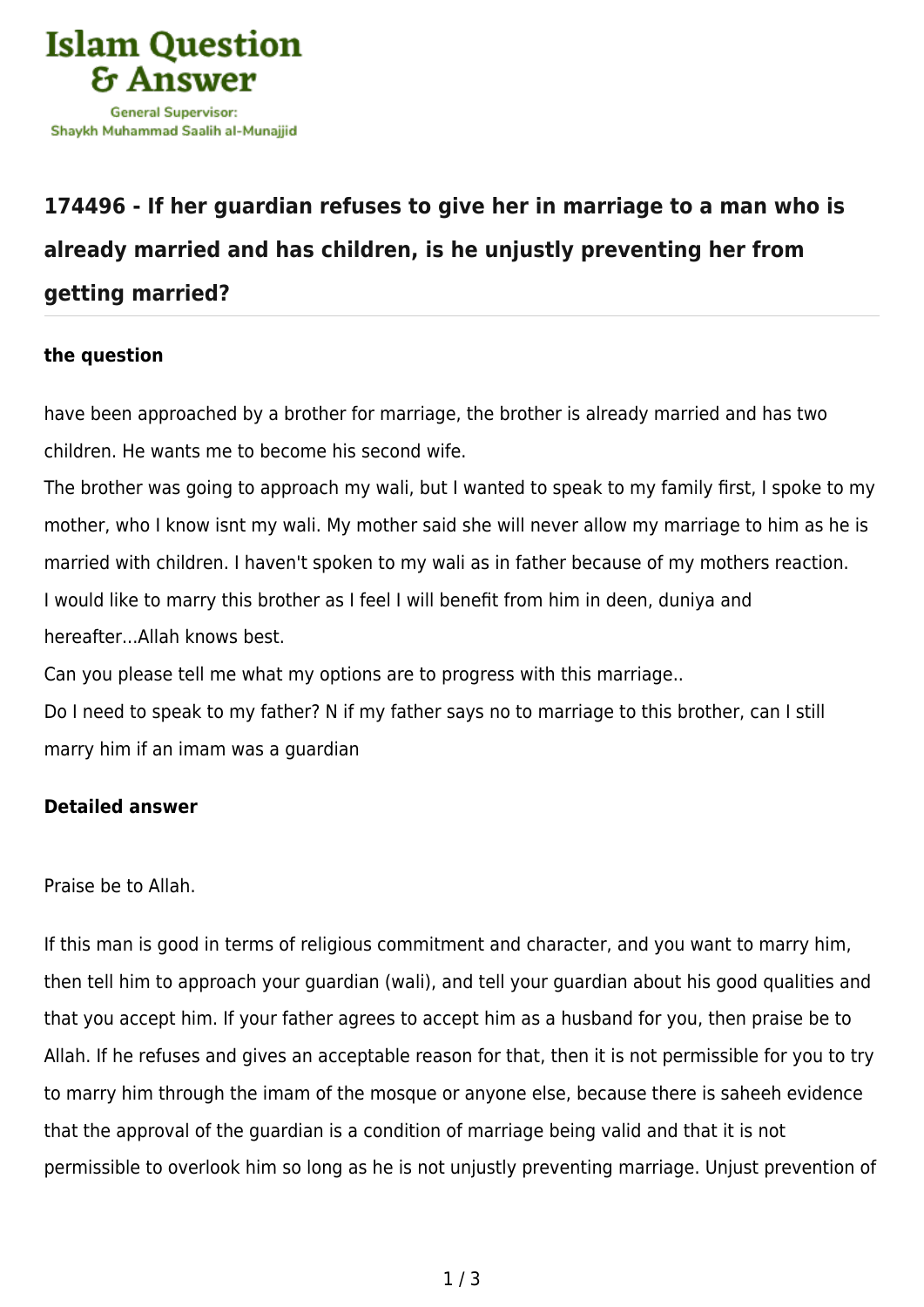

marriage means preventing a woman from marrying a compatible man of whom she approves.

For example, the Prophet (blessings and peace of Allah be upon him) said: "There is no marriage except with a guardian." Narrated by Abu Dawood, 2085; at-Tirmidhi, 1101; Ibn Maajah, 1881, from Abu Moosa al-Ash'ari; classed as saheeh by al-Albaani in Saheeh at-Tirmidhi

And he (blessings and peace of Allah be upon him) said: "Any woman who gets married without the permission of her guardian, her marriage is invalid, her marriage is invalid, her marriage is invalid."

Narrated by Ahmad, 24417; Abu Dawood, 2083; at-Tirmidhi. 1102. Classed as saheeh by al-Albaani in Saheeh al-Jaami', 2709

If it is proven that marriage has been unjustly prevented, guardianship passes to the next closest male relative (on the father's side), such as the (paternal) grandfather, then the brother, brother's son, paternal uncle and so on. If none of these relatives are present or they refuse to give the woman in marriage, then she may be given in marriage by the Muslim judge if there is one, otherwise the imam of the mosque or a Muslim of similar standing may give her in marriage.

But if the guardian refuses to give a girl in marriage to a married man who has children, this is not regarded as unjustly preventing marriage, because he thinks that it is not appropriate for her or he fears that she may suffer in this marriage, or he fears that there may be problems between her and the first wife, as happens in many cases of plural marriage, many of which end in failure and termination of married life.

The guardian has to look at what is in the best interests of the female relative under his guardianship. In most cases he is better able than she is to let reason and wisdom prevail over emotion, hence Islam has given him this duty.

An-Nasaa'i (3221) narrated that Buraydah said: Abu Bakr and 'Umar both proposed marriage to